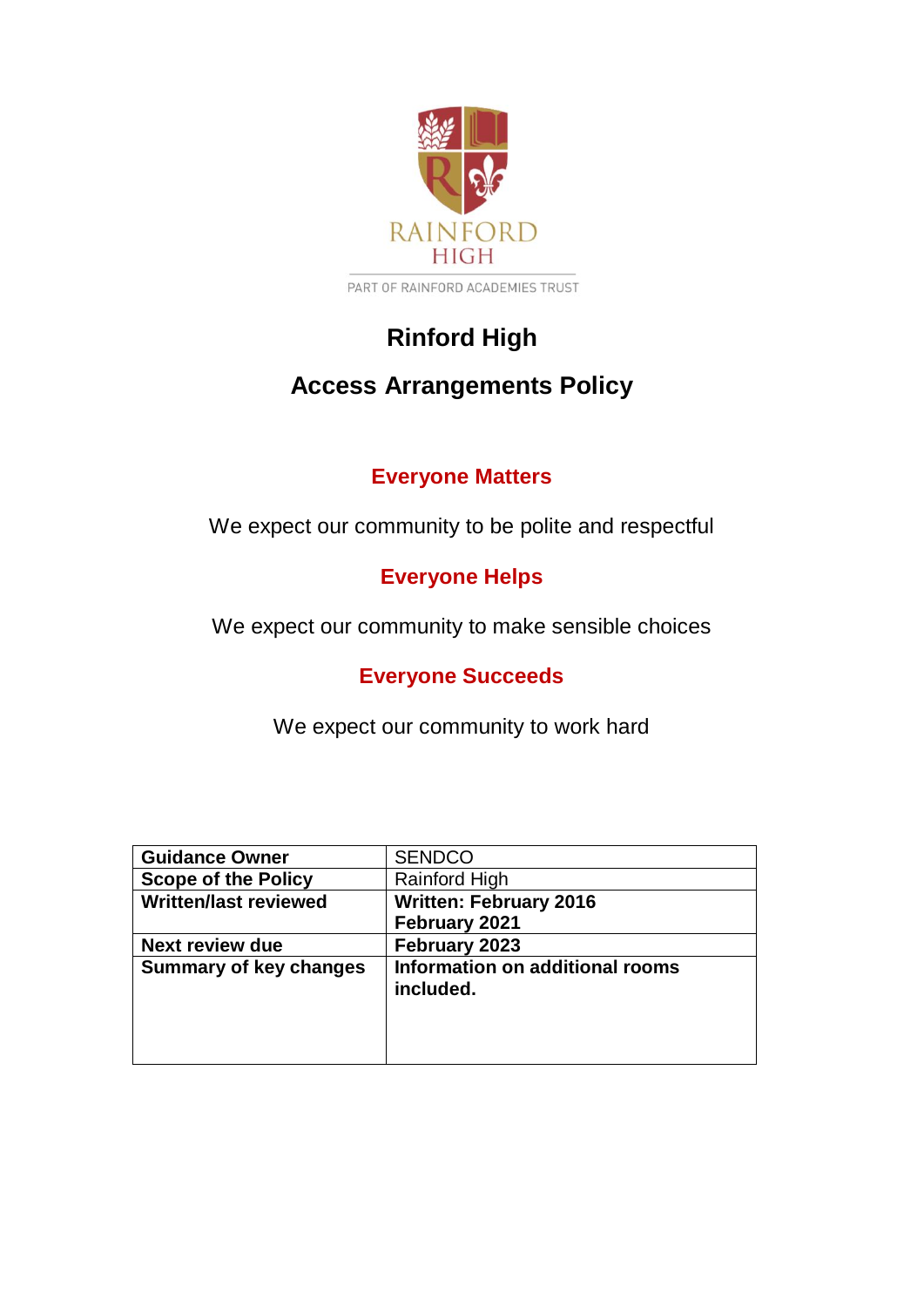# **Access Arrangements Policy**

#### **Changes made page 4**

#### **Rationale**

The Examination Access Arrangements Policy explains the actions taken to ensure inclusion throughout the trust for all students with additional learning needs (ALN), including those with formally diagnosed Special Educational Needs Disabilities (SEND). The policy forms an integral part of our teaching and learning philosophy, which seeks to create a learning environment whereby every individual student may fulfil his or her full potential.

#### *'Everyone Matters, Everyone Helps, Everyone Succeeds'*

#### **Definitions**

The term **Additional Learning Need** is used as an umbrella term to incorporate ALL students known to be receiving intervention Learning Support provision including those pupils identified as having SEND.

## **Disability**

**Section 6** of the Equality Act 2010 defines **disability** as a *'physical or mental impairment which has a substantial and long-term adverse effect on someone's ability to carry out normal day to day activities.*

## **Special Educational Needs**

A candidate has "special educational needs" as defined in the SEND code of practice: 0 to 25 years. Children have special educational needs if they have a learning difficulty or disability which calls for special educational provision to be made for them.

The Equality Act 2010 definition of disability includes substantial and long-term sensory impairments such as those affecting sight or hearing, mental health difficulties and long-term health conditions such as asthma, diabetes, epilepsy and cancer. Children and young people with such conditions do not necessarily have SEN, but there is a significant overlap between disabled children and young people and those with SEN.

#### **What are Access Arrangements?**

Access arrangements are agreed before an assessment. They allow students to demonstrate their skills, knowledge and understanding without changing the demands of the assessment. The intention behind access arrangements is to meet the particular needs of a candidate without affecting the integrity of the assessment.

Access arrangements are the principal way in which awarding bodies comply with the duty under the Equality Act 2010 to make 'reasonable adjustments.'

#### **Reasonable Adjustments**

The Equality Act 2010 requires an Awarding Body to make reasonable adjustments where a disabled person would be at a substantial disadvantage in undertaking an assessment.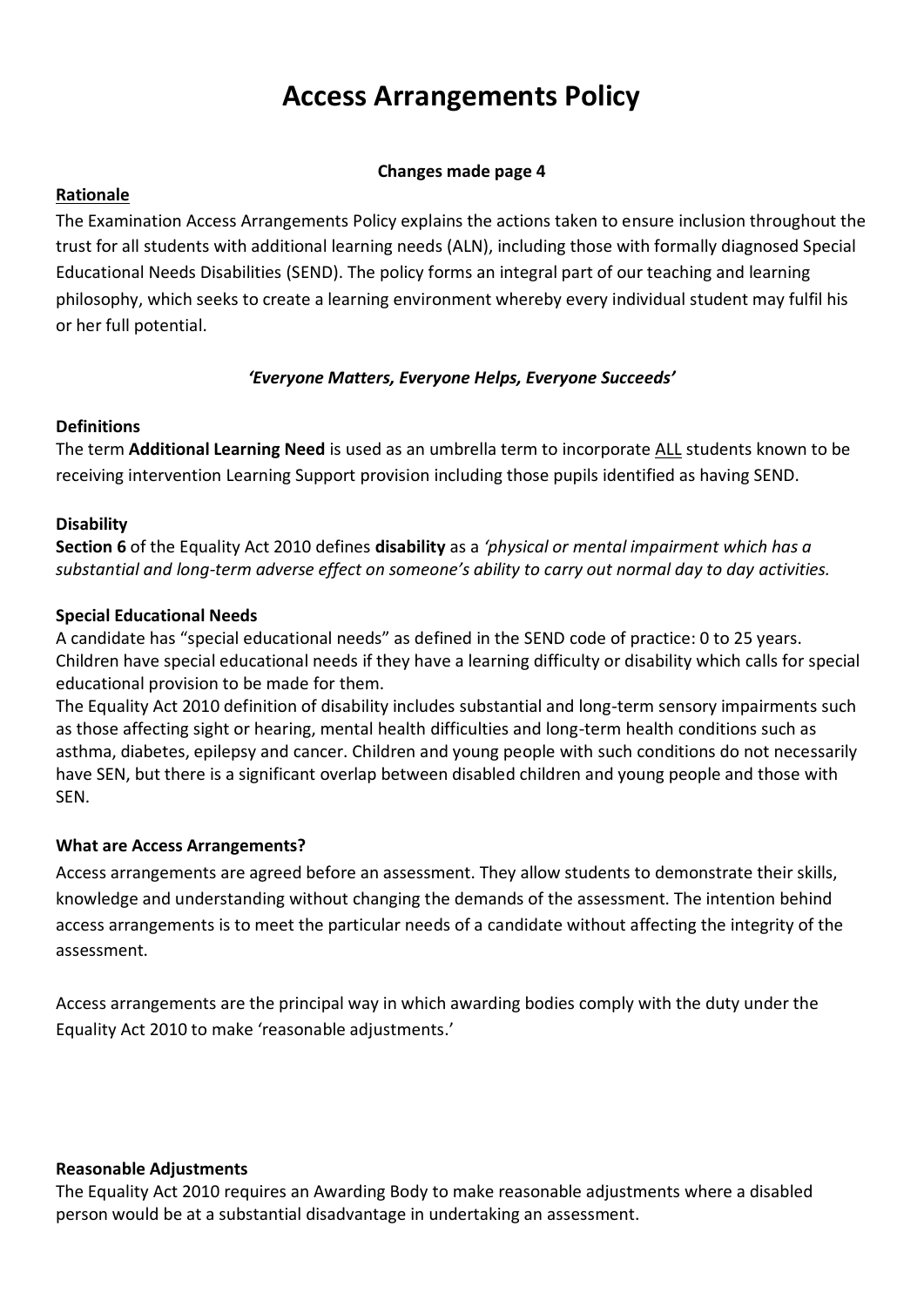A reasonable adjustment for a particular person may be unique to that individual and may not be included in the list of available Access Arrangements.

How reasonable the adjustment is will depend on a number of factors including the needs of the disabled candidate/learner. An adjustment may not be considered reasonable if it involves unreasonable costs, timeframes or affects the security or integrity of the assessment.

There is no duty on the Awarding Bodies to make any adjustment to the assessment objectives being tested in an assessment.

## **Special Consideration**

Special Consideration is a post examination adjustment to a candidate's mark or grade to reflect temporary injury, illness or other indisposition at the time of the examination/assessment.

## **Access Arrangements at Rainford High**

Rainford High aim to ensure that all students have equal access to examinations and are neither advantaged nor disadvantaged over their peers by any long term, substantial SEND/or ALN which fall into the following four categories: -

- *1. Communication and interaction.*
- *2. Cognition and learning.*
- *3. Social, emotional and mental health*
- *4. Sensory and/ or physical needs.*

We will do this by applying the rules for Access Arrangements as set out in the most recent Joint Council for Qualifications (JCQ guidelines). We believe it is important to abide by the JCQ regulations, so that there is parity in how access arrangements are awarded throughout a student's secondary schooling.

We will use every opportunity to identify students' needs from their first contact with the school. Professional reports are requested that demonstrate a SEND/ALN and a recommendation for a reasonable adjustment to be made to meet the student's needs and the type of access arrangements that are appropriate. Access arrangements reflect the support that is usually given to the student in the classroom, internal exams and mock examinations. This is commonly referred to as 'normal way of working.'

## **When might students need to be given Exam Access Arrangements?**

An Exam Access Arrangement (EAA) is a provision or type of support given to a student (subject to exam board approval) in an exam, where a particular need has been identified and is provided so that the student has appropriate access to the exam.

| angements<br><b>Access</b> | What is it? | Criteria |
|----------------------------|-------------|----------|
| ⋖                          |             |          |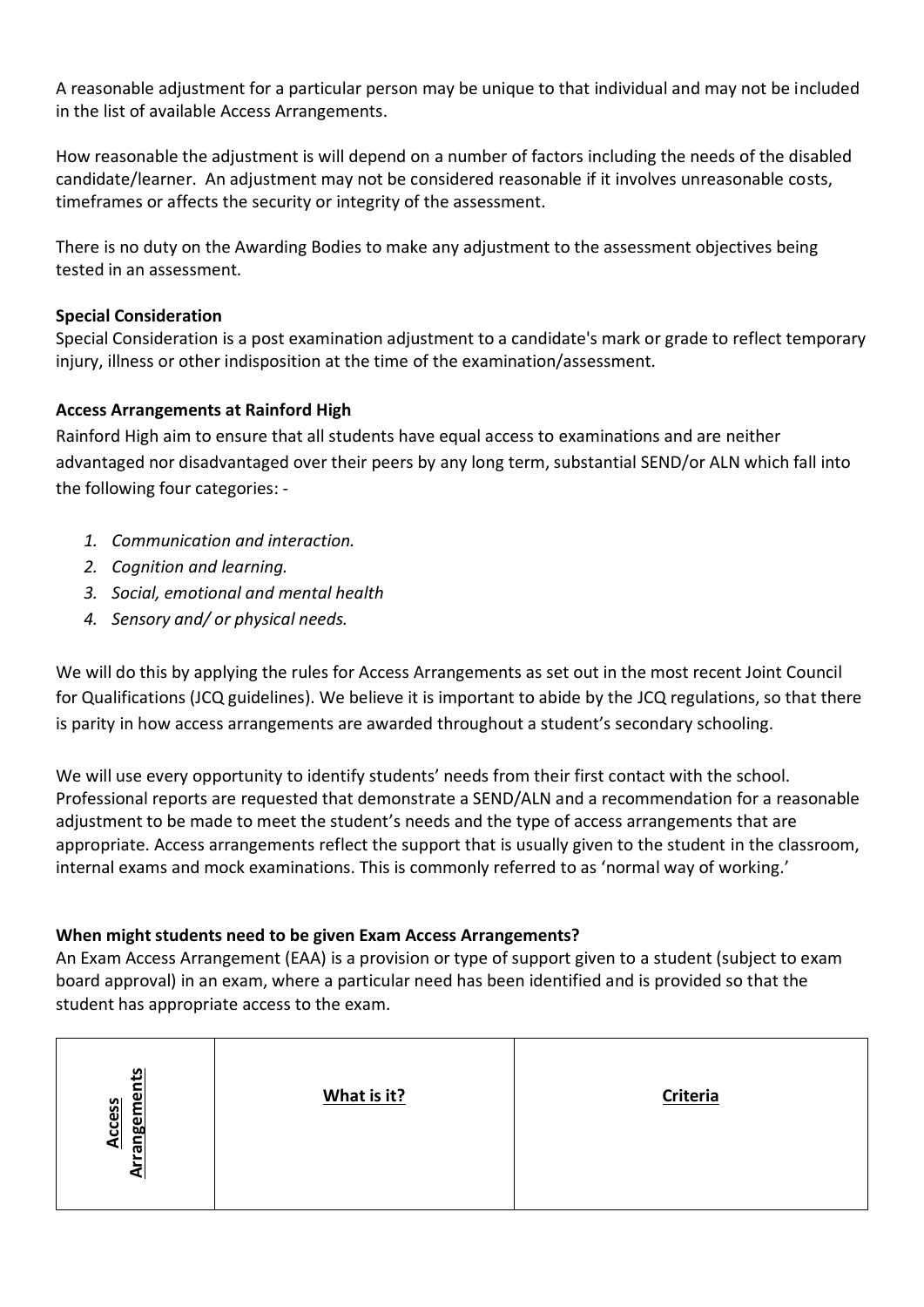| <b>Scribe</b>                     | A trained adult writes for the<br>student. The student would dictate<br>their answers. The scribe would<br>write exactly what they say.                                                                           | A student has a physical disability; where<br>her/his writing: -<br>is illegible and may hamper their ability<br>$\bullet$<br>to be understood.<br>speed is too slow to be able to complete<br>the exam in the allotted time.<br>In MFL, the student must dictate every<br>word in the target language and must do<br>so letter by letter. |
|-----------------------------------|-------------------------------------------------------------------------------------------------------------------------------------------------------------------------------------------------------------------|--------------------------------------------------------------------------------------------------------------------------------------------------------------------------------------------------------------------------------------------------------------------------------------------------------------------------------------------|
| Reader                            | A trained adult who would read the<br>question and any relevant text (with<br>the exception of Section A of an<br>English GCSE Exam) for the student.<br>The student would then write the<br>answer/s themselves. | A student has a standardised score of 84 or<br>below in a test delivered by Specialist<br>Teacher (100 is the average).                                                                                                                                                                                                                    |
|                                   | them.                                                                                                                                                                                                             | A reader can read instructions and questions to the student, read the whole paper if<br>necessary or the student may prefer to just ask for some specific words to be read to                                                                                                                                                              |
| Arrangeme<br><b>Access</b><br>nts | What is it?                                                                                                                                                                                                       | <b>Criteria</b>                                                                                                                                                                                                                                                                                                                            |
| Prompter                          | A trained adult can prompt them<br>with a few permitted phrases to<br>refocus, move the student on to the<br>next question or indicate how much<br>time is left.                                                  | A student who persistently loses<br>concentration/focus, and is not aware of<br>time and this can also be put in place for<br>students who are affected by OCD<br>(Obsessive Compulsive Disorder). Students<br>with OCD often focus on one question in<br>particular rather than moving onto look at<br>other questions in the exam paper. |
| <b>Transcript</b>                 | An exact copy of a student's exam<br>script made after the exam without<br>the participation of the student.                                                                                                      | Only to be used where a student's<br>handwriting or spelling is difficult to<br>decipher for those not familiar with it.<br>This can also be put in place for students<br>with a temporary injury where the use of a<br>laptop is not appropriate.                                                                                         |
| <b>Read Aloud</b>                 | Where a candidate is reading difficult<br>text he/she may work more<br>effectively if they can hear<br>themselves read.                                                                                           | A candidate who persistently struggles to<br>understand what they have read, but who<br>does not qualify for a reader, to read aloud.                                                                                                                                                                                                      |
|                                   | school tests and mock examinations.<br>within the centre.                                                                                                                                                         | The arrangement must reflect the candidate's normal way of working in internal<br>A candidate who reads aloud to himself/herself must be accommodated separately                                                                                                                                                                           |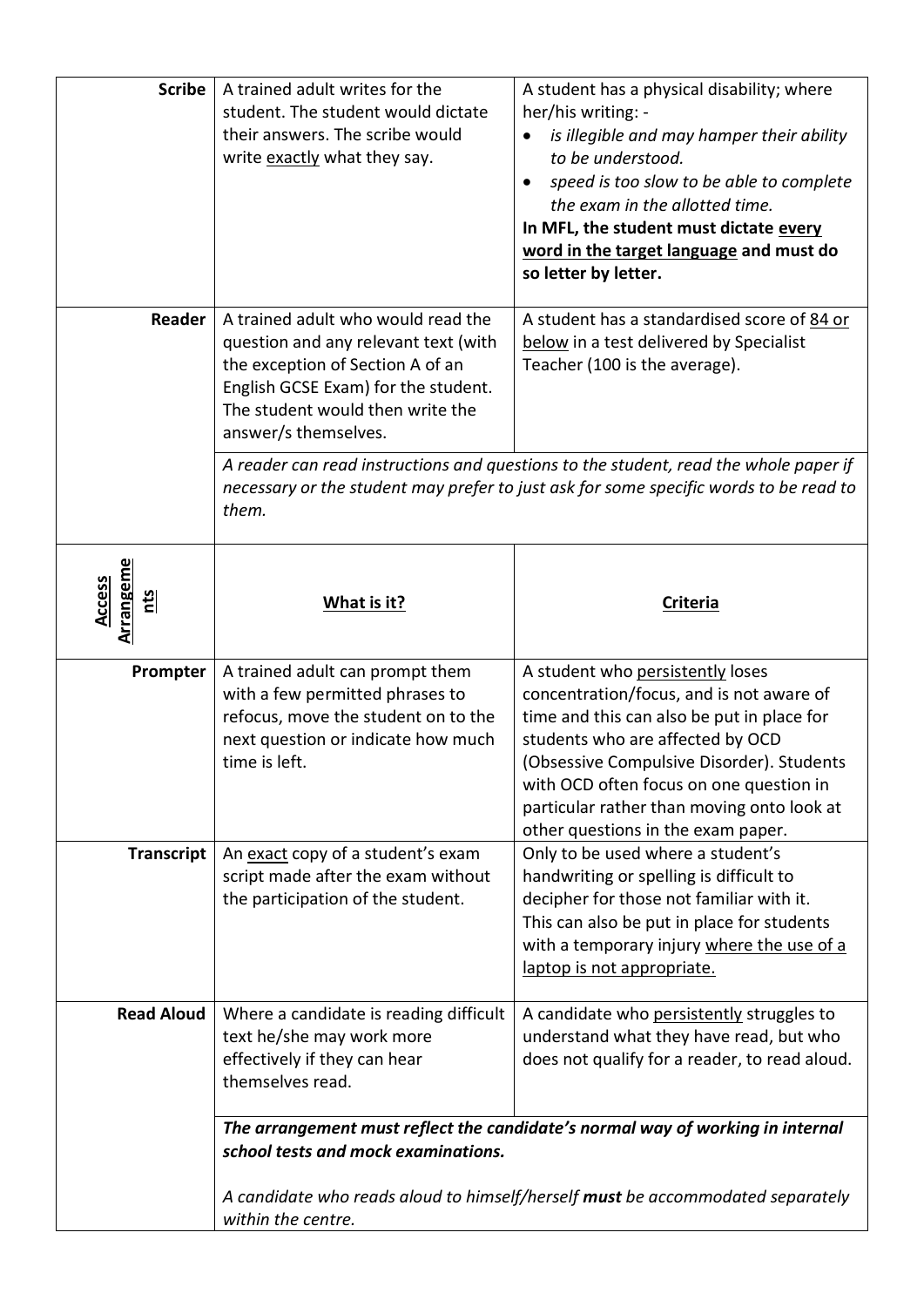| <b>Additional room</b><br>Room           | A student with a medical condition such as epilepsy/diabetes where it isn't<br>appropriate for them to sit an exam in the main exam hall. Students who are<br>agoraphobic/have a psychological condition may also need to sit an exam in a<br>separate room.                                                                                                                                                                                                                          |                                                                                                                                                                                                                                                                                                                                                                                                                                                                                                                            |
|------------------------------------------|---------------------------------------------------------------------------------------------------------------------------------------------------------------------------------------------------------------------------------------------------------------------------------------------------------------------------------------------------------------------------------------------------------------------------------------------------------------------------------------|----------------------------------------------------------------------------------------------------------------------------------------------------------------------------------------------------------------------------------------------------------------------------------------------------------------------------------------------------------------------------------------------------------------------------------------------------------------------------------------------------------------------------|
|                                          | then be approved by the SENCo.                                                                                                                                                                                                                                                                                                                                                                                                                                                        | Medical evidence must be provided in advance to support this arrangement and                                                                                                                                                                                                                                                                                                                                                                                                                                               |
| <b>Arrangeme</b><br><b>Access</b><br>nts | What is it?                                                                                                                                                                                                                                                                                                                                                                                                                                                                           | <b>Criteria</b>                                                                                                                                                                                                                                                                                                                                                                                                                                                                                                            |
| <b>Modified papers</b>                   | Individually prepared papers for<br>candidates.<br>The modification of papers involves<br>additional resources. Therefore, centres<br>are required to provide the awarding<br>bodies with early notification that a<br>candidate will require a modified paper.<br>Modified papers must be ordered in advance of a specific examination series.<br>the relevant examination series.<br>Access arrangements online allows centres to place orders for GCSE and GCE<br>modified papers. | Students for whom other access<br>arrangements are unsuitable.<br>Centres must not order papers for candidates unless they intend to enter them for                                                                                                                                                                                                                                                                                                                                                                        |
| Laptop                                   | Access to a laptop for an exam (if<br>appropriate - not for subjects such<br>as Maths) so the student would word<br>process their answers. Spelling and<br>grammar checks would be disabled<br>and a special exam account would be<br>used with no internet access.                                                                                                                                                                                                                   | The provision to use a laptop is put in place<br>to address an underlying difficulty such as:<br>speed of handwriting; medical condition;<br>physical disability; sensory impairment;<br>planning and organisational difficulties or<br>poor legibility.                                                                                                                                                                                                                                                                   |
|                                          | school and has been agreed as appropriate to the student's needs. The use of a<br>working.<br>normal way of working within the centre and is appropriate to their needs.<br>hand. (This also extends to the use of electronic braillers and tablets.)                                                                                                                                                                                                                                 | The use of a laptop in exams reflects the student's normal way of working at the<br>laptop cannot be granted to a student simply because this is their preferred way of<br>Centres are allowed to provide a word processor with the spelling and grammar<br>check facility/predictive text disabled (switched off) to a candidate where it is their<br>For example, the quality of language significantly improves as a result of using a<br>word processor due to problems with planning and organisation when writing by |
| <u> 의 이 게 이 게 되</u>                      |                                                                                                                                                                                                                                                                                                                                                                                                                                                                                       |                                                                                                                                                                                                                                                                                                                                                                                                                                                                                                                            |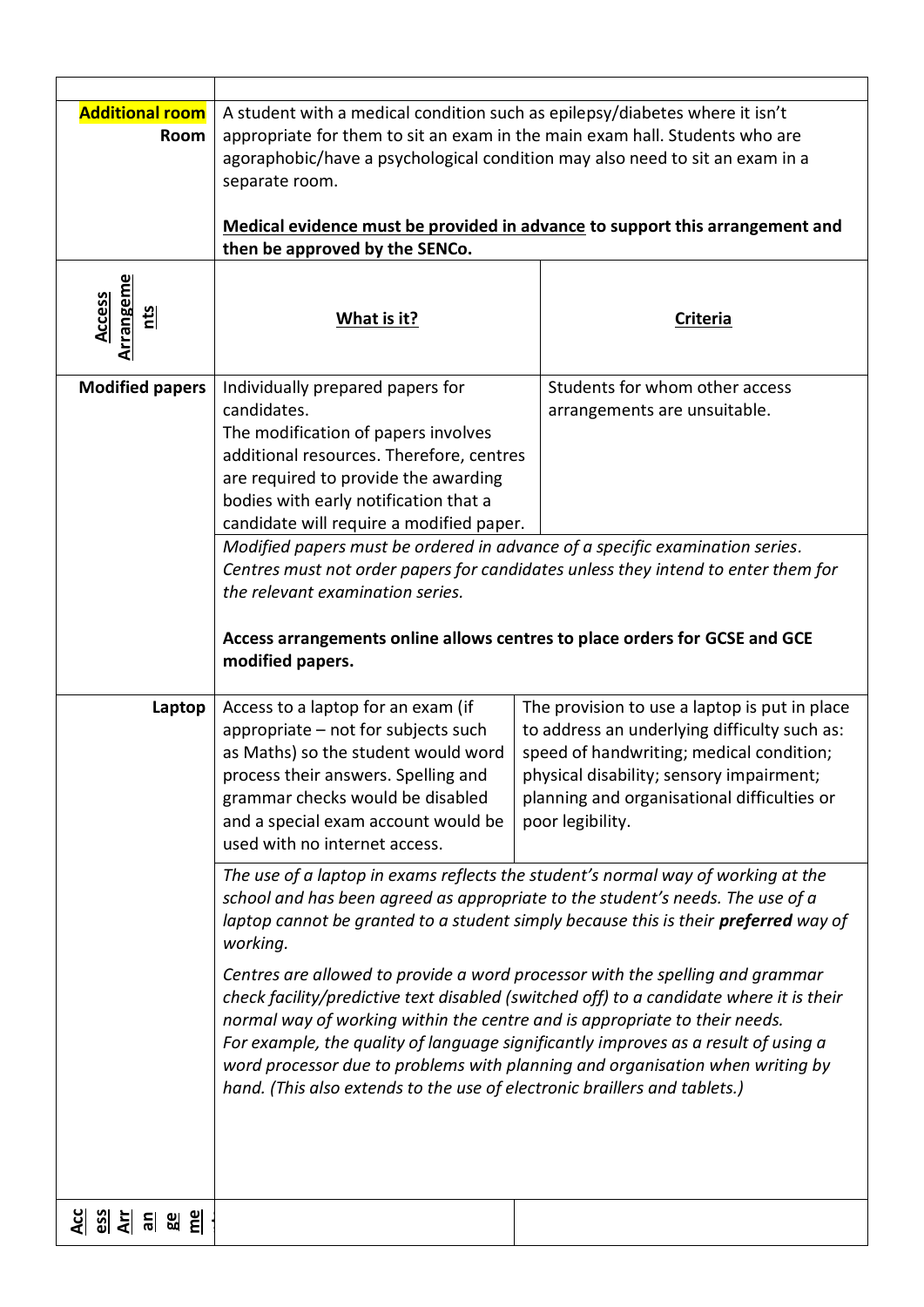|                                               | What is it?                                                                                                                                                                                                                                                                                                 | <b>Criteria</b>                                                                                                                                                                                                                                                                                                                                                                                                                                                                                                                                                                          |
|-----------------------------------------------|-------------------------------------------------------------------------------------------------------------------------------------------------------------------------------------------------------------------------------------------------------------------------------------------------------------|------------------------------------------------------------------------------------------------------------------------------------------------------------------------------------------------------------------------------------------------------------------------------------------------------------------------------------------------------------------------------------------------------------------------------------------------------------------------------------------------------------------------------------------------------------------------------------------|
|                                               |                                                                                                                                                                                                                                                                                                             |                                                                                                                                                                                                                                                                                                                                                                                                                                                                                                                                                                                          |
| <b>Rest breaks</b>                            | Students are permitted to stop for<br>short break/s during the exam and<br>the time stopped is added to the<br>finish time, with the effect of<br>elongating the exam but not actually<br>using any extra time.                                                                                             | A student has a physical disability which<br>prevents them from concentrating for long<br>periods of time.                                                                                                                                                                                                                                                                                                                                                                                                                                                                               |
|                                               | Students are not permitted to have<br>exam materials with them during<br>rest breaks.                                                                                                                                                                                                                       |                                                                                                                                                                                                                                                                                                                                                                                                                                                                                                                                                                                          |
|                                               | time.                                                                                                                                                                                                                                                                                                       | This is now the recommended option from the exam boards before considering extra                                                                                                                                                                                                                                                                                                                                                                                                                                                                                                         |
|                                               | have.                                                                                                                                                                                                                                                                                                       | Rest breaks are not included in any Extra Time allowance that the student may                                                                                                                                                                                                                                                                                                                                                                                                                                                                                                            |
|                                               | The amount of time awarded is granted at the discretion of the SENCo.                                                                                                                                                                                                                                       |                                                                                                                                                                                                                                                                                                                                                                                                                                                                                                                                                                                          |
| <b>Extra time</b>                             | Students may be entitled to an<br>allowance of 25% depending on the<br>history of evidence of need<br>(Appendix 1) and the<br>recommendation of the Designated<br><b>Specialist Teacher or Teaching</b><br>Assistant.<br>Extra time between 26 and 50% can<br>be granted in extraordinary<br>circumstances. | Students will have an assessment to<br>determine their speed of processing. A<br>standardised score of 84 or below (100<br>being average) can qualify for extra time.<br>In exceptional circumstances, a candidate<br>may require more than 50% extra time in<br>order to manage a very substantial<br>impairment.<br>There are cases where students get a score of more than 84. In these cases, more<br>evidence is needed to prove that a student should receive extra time. This could be<br>in the form of an extensive history of need, formal diagnosis of a significant learning |
|                                               | of a child's speed of a working.                                                                                                                                                                                                                                                                            | difficulty, or evidence of a substantial long-term adverse effect on the performance                                                                                                                                                                                                                                                                                                                                                                                                                                                                                                     |
|                                               |                                                                                                                                                                                                                                                                                                             | The amount of time that students should receive is decided by the Specialist                                                                                                                                                                                                                                                                                                                                                                                                                                                                                                             |
|                                               | Tester and based upon their processing speeds.                                                                                                                                                                                                                                                              |                                                                                                                                                                                                                                                                                                                                                                                                                                                                                                                                                                                          |
| <b>Arrangeme</b><br>Access<br>$\frac{21}{21}$ | What is it?                                                                                                                                                                                                                                                                                                 | <b>Criteria</b>                                                                                                                                                                                                                                                                                                                                                                                                                                                                                                                                                                          |
| Live speaker                                  | A live speaker for pre-recorded<br>examination components, e.g. MFL<br>listening examinations, to a candidate<br>where it is their normal way of working<br>within the centre.                                                                                                                              | Students who have persistent and<br>significant difficulties in following<br>speech at normal speed.                                                                                                                                                                                                                                                                                                                                                                                                                                                                                     |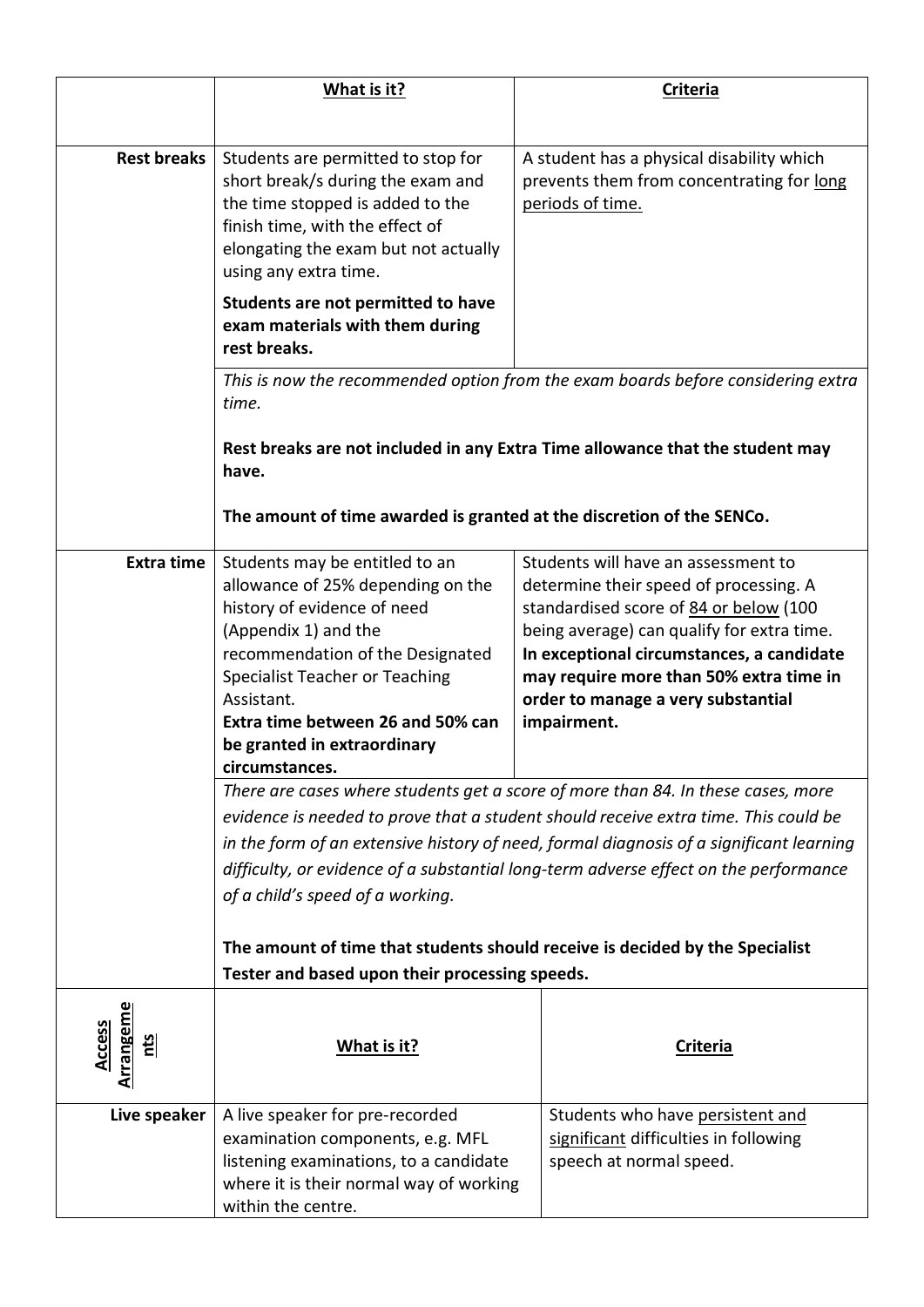|                                   | The live speaker will speak or read aloud                               |                                                                                     |
|-----------------------------------|-------------------------------------------------------------------------|-------------------------------------------------------------------------------------|
|                                   | the contents of the CD or tape in a                                     |                                                                                     |
|                                   | Listening examination.                                                  |                                                                                     |
|                                   |                                                                         |                                                                                     |
| Oral language<br>modifier         | A responsible adult who may clarify the<br>carrier language used in the | Students whose disability has a very<br>substantial and long-term adverse effect    |
|                                   | examination paper when requested to                                     | resulting in very persistent and                                                    |
|                                   | do so by a candidate.                                                   | significant difficulties in accessing and                                           |
|                                   | The Oral Language Modifier must not                                     | processing information.                                                             |
|                                   | explain technical terms or subject-                                     |                                                                                     |
|                                   | specific terms. The ability to understand                               |                                                                                     |
|                                   | these terms is part of the assessment. If                               |                                                                                     |
|                                   | such terms are explained to the                                         |                                                                                     |
|                                   | candidate then the demands of the                                       |                                                                                     |
|                                   | question will have been compromised                                     |                                                                                     |
|                                   | and may constitute malpractice.                                         |                                                                                     |
|                                   |                                                                         | An Oral Language Modifier must be seen as a rare and exceptional arrangement.       |
|                                   |                                                                         |                                                                                     |
|                                   |                                                                         | An Oral Language Modifier is an adjustment of last resort so an application must    |
|                                   |                                                                         | only be made once all other relevant access arrangements have been considered       |
|                                   |                                                                         | and found to be unsuitable or unworkable. There must be a very strong justification |
|                                   | as to why an Oral Language Modifier is required.                        |                                                                                     |
|                                   | An Oral Language Modifier may also act as a reader.                     |                                                                                     |
|                                   |                                                                         | An Oral Language Modifier will not be allowed to read questions or text in a paper  |
|                                   | (or a section of a paper) testing reading.                              |                                                                                     |
|                                   |                                                                         | A candidate who would normally be eligible for an Oral Language Modifier, but is    |
|                                   |                                                                         | not permitted this arrangement in a paper (or a section of a paper) testing reading |
|                                   | may be granted up to a maximum of 50% extra time.                       |                                                                                     |
|                                   |                                                                         | An approved application for an Oral Language Modifier will allow the centre to      |
|                                   |                                                                         | grant the candidate up to a maximum of 50% extra time in a paper (or a section of a |
|                                   | paper) testing reading.                                                 |                                                                                     |
|                                   |                                                                         |                                                                                     |
| <b>Arrangeme</b><br><b>Access</b> |                                                                         |                                                                                     |
| cts                               | What is it?                                                             | <b>Criteria</b>                                                                     |
|                                   |                                                                         |                                                                                     |
| <b>Bilingual</b>                  | Only to be used by student's whose                                      | Should reflect the student's normal way of                                          |
| translation                       | first language is not English, Irish or                                 | working.                                                                            |
| dictionaries (with                | Welsh.                                                                  |                                                                                     |
| up to a maximum                   | The bilingual dictionary must be                                        |                                                                                     |
| of 25% extra                      | held in the centre to ensure no                                         |                                                                                     |
| time)                             | unauthorised information e.g.                                           |                                                                                     |
|                                   | notes/revision is enclosed or                                           |                                                                                     |
|                                   | written inside.                                                         |                                                                                     |
|                                   |                                                                         |                                                                                     |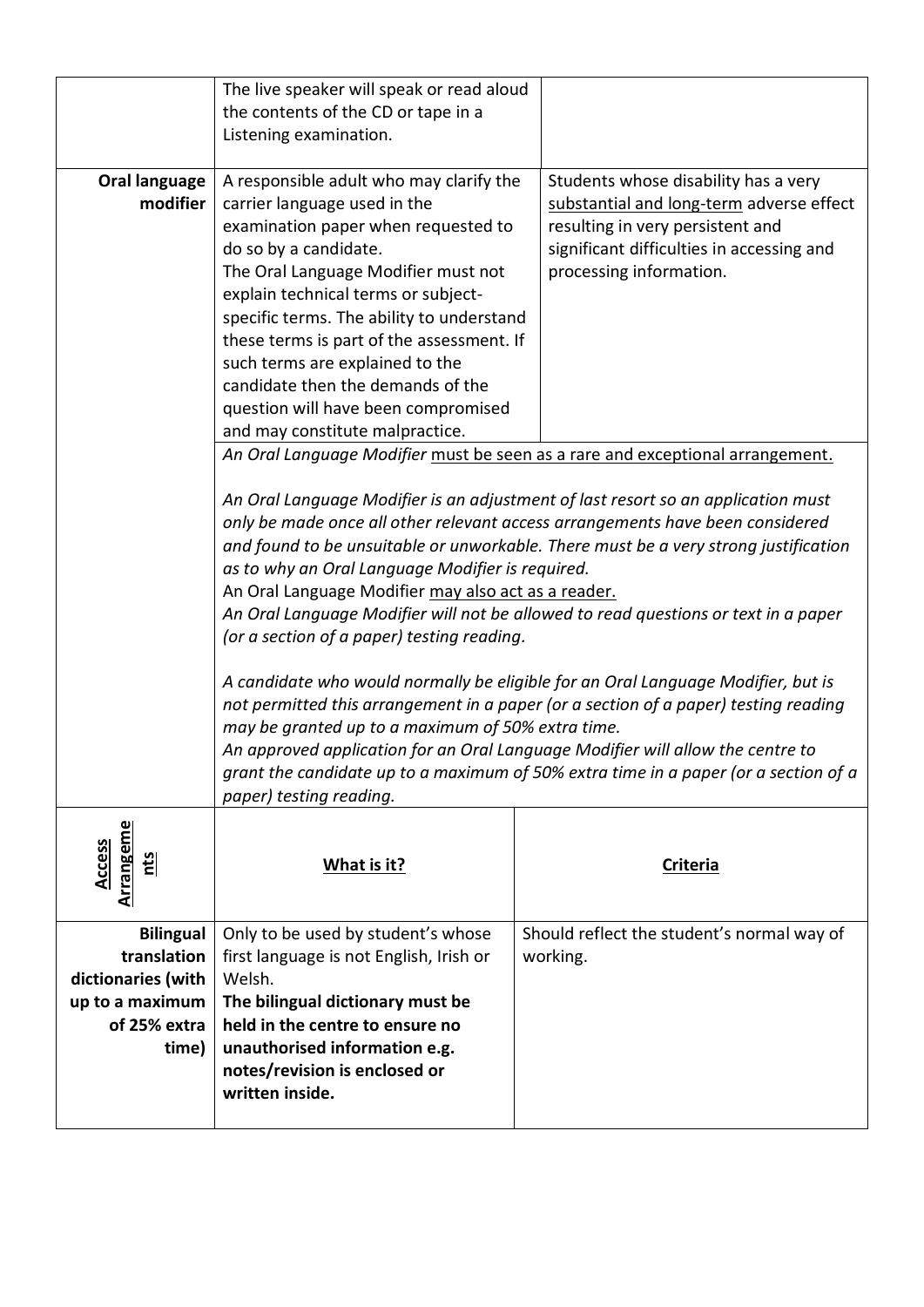|                              | Such dictionaries must not be used in English Language, Irish Language or Welsh<br>Language examinations or Modern Foreign Language examinations testing one of<br>the languages of the dictionary or a similar language, for example, a Portuguese<br>dictionary in a Spanish examination. The use of a bilingual translation dictionary.                                                                                                                                                                                                                                                                                                                                                                                                                                                                                                                                                                                                                                                                                                                                |                                                                                                                                                                            |
|------------------------------|---------------------------------------------------------------------------------------------------------------------------------------------------------------------------------------------------------------------------------------------------------------------------------------------------------------------------------------------------------------------------------------------------------------------------------------------------------------------------------------------------------------------------------------------------------------------------------------------------------------------------------------------------------------------------------------------------------------------------------------------------------------------------------------------------------------------------------------------------------------------------------------------------------------------------------------------------------------------------------------------------------------------------------------------------------------------------|----------------------------------------------------------------------------------------------------------------------------------------------------------------------------|
|                              | <b>Exceptions to these rules are:</b><br>The Writing Test in GCSE Arabic, GCSE Bengali, GCSE Dutch, GCSE Greek, GCSE<br>Gujarati, GCSE Japanese, GCSE Modern Hebrew, GCSE Panjabi, GCSE Persian, GCSE<br>Polish, GCSE Portuguese, GCSE Russian and GCSE Turkish where the specification<br>states that all candidates must have access to a bilingual dictionary.<br>Candidates who are permitted to use bilingual translation dictionaries may also be<br>allowed up to a maximum of 25% extra time, depending on need, if they have been<br>resident in the UK for less than two years at the time of the examination, the<br>candidate still has a very limited knowledge of the English language, extra time<br>reflects the candidate's normal way of working.<br>For aural tests, clear amplification may be necessary to improve the candidate's<br>ability to hear, or a transcript of a listening test may be read to enable the<br>candidate to also lip/speech-read.<br>The centre must consult a specialist teacher, i.e. a qualified Teacher of the Deaf, to |                                                                                                                                                                            |
|                              | identify the most appropriate arrangement for a candidate with hearing loss.<br>The live speaker will speak or read aloud the contents of the CD or tape in a<br>Listening examination.                                                                                                                                                                                                                                                                                                                                                                                                                                                                                                                                                                                                                                                                                                                                                                                                                                                                                   |                                                                                                                                                                            |
|                              | Extra time of 25% should always be considered on account of the additional<br>repetition which may be required. Additionally, 25% extra time may also be required<br>in light of the candidate's persistent and significant difficulties in following speech at<br>normal speed. In very rare and exceptional circumstances the candidate may require<br>up to 50% extra time.                                                                                                                                                                                                                                                                                                                                                                                                                                                                                                                                                                                                                                                                                            |                                                                                                                                                                            |
|                              |                                                                                                                                                                                                                                                                                                                                                                                                                                                                                                                                                                                                                                                                                                                                                                                                                                                                                                                                                                                                                                                                           | <b>Criteria</b>                                                                                                                                                            |
| Sign language<br>interpreter | A trained adult who presents the<br>questions in a different language<br>without:<br>changing the meaning;<br>providing any additional<br>information;<br>or<br>providing an explanation as to what<br>the question requires of the<br>candidate.                                                                                                                                                                                                                                                                                                                                                                                                                                                                                                                                                                                                                                                                                                                                                                                                                         | Students whose 'normal way of working'<br>requires sign language interpretation.                                                                                           |
|                              | A Sign Language Interpreter is not a reader. However, the same person may act as a<br>reader and a Sign Language Interpreter. Permission must have been given for the<br>use of a reader and a Sign Language Interpreter.                                                                                                                                                                                                                                                                                                                                                                                                                                                                                                                                                                                                                                                                                                                                                                                                                                                 |                                                                                                                                                                            |
|                              | Language examinations.                                                                                                                                                                                                                                                                                                                                                                                                                                                                                                                                                                                                                                                                                                                                                                                                                                                                                                                                                                                                                                                    | The Sign Language Interpreter can sign the instructions and questions to candidates<br>taking written papers except in Modern Foreign Languages or English, Irish or Welsh |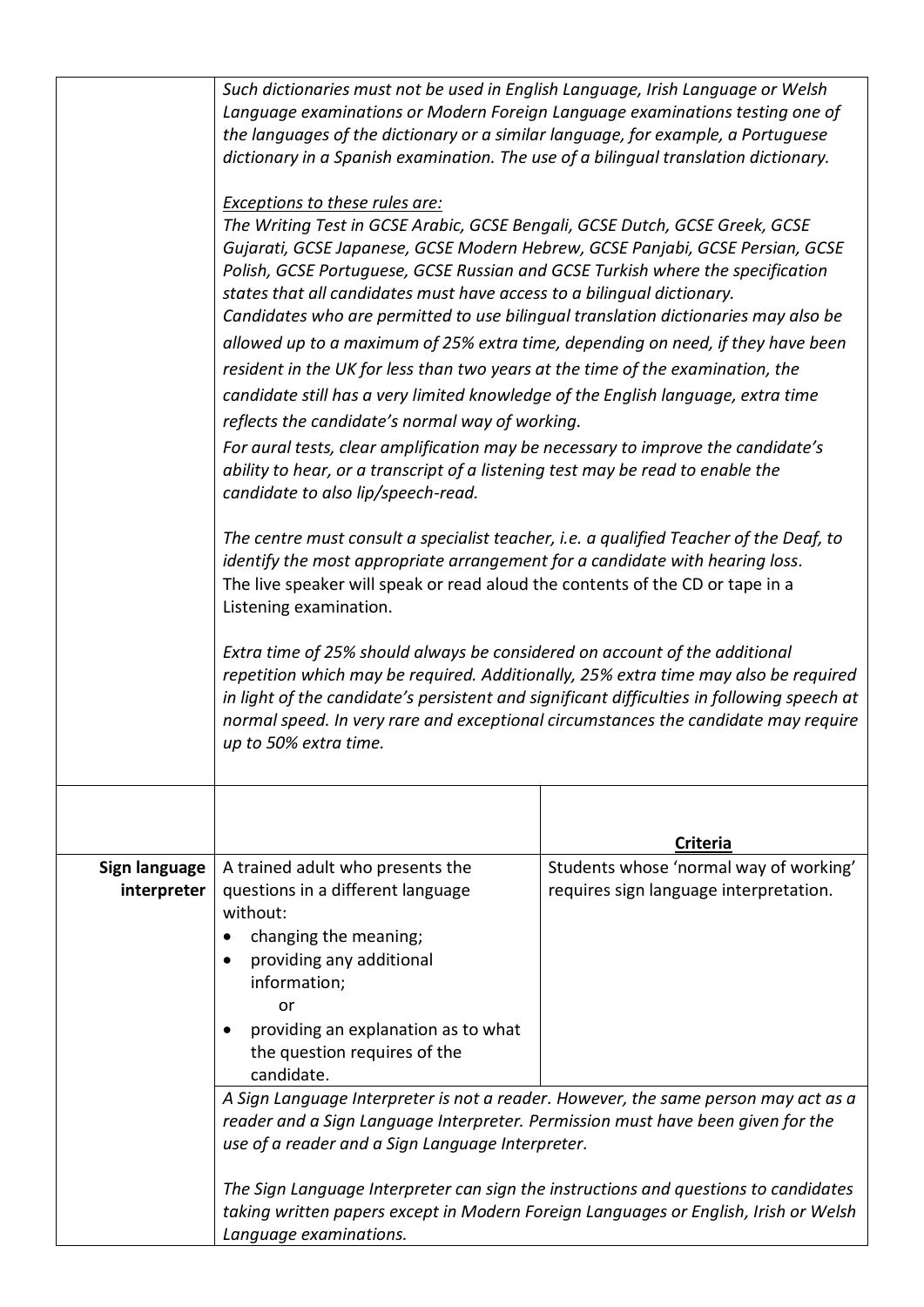|                                             | The Sign Language Interpreter may repeat the translation if requested to do so by<br>the<br>candidate. An alternative translation of the carrier language may be provided.<br>However, under no circumstances may an explanation of the question or<br>clarification of the carrier language be given. These actions would be deemed as<br>giving the candidate an unfair advantage and may constitute malpractice.<br>Candidates may only sign their answers in question papers or in controlled<br>assessment/coursework where it is possible to finger spell the answers or where<br>the answers involve single words.<br>Sign Language interpretation is done 'live' in the presence of the candidate<br>during the examination in order to allow for the candidate's regional variations in<br>BSL/ISL signs.<br>Consequently, sign language interpretation cannot be checked by the awarding<br>body for accuracy. Great care must be taken not to disadvantage or advantage the<br>candidate.<br>Candidates requiring the use of a Sign Language Interpreter may need to be<br>accommodated separately in which case a separate invigilator will be required. |                                                                                                                                                                                                                                                                                                                                                      |
|---------------------------------------------|----------------------------------------------------------------------------------------------------------------------------------------------------------------------------------------------------------------------------------------------------------------------------------------------------------------------------------------------------------------------------------------------------------------------------------------------------------------------------------------------------------------------------------------------------------------------------------------------------------------------------------------------------------------------------------------------------------------------------------------------------------------------------------------------------------------------------------------------------------------------------------------------------------------------------------------------------------------------------------------------------------------------------------------------------------------------------------------------------------------------------------------------------------------------|------------------------------------------------------------------------------------------------------------------------------------------------------------------------------------------------------------------------------------------------------------------------------------------------------------------------------------------------------|
| <b>Arrangeme</b><br>Access<br>$\frac{1}{2}$ | What is it?                                                                                                                                                                                                                                                                                                                                                                                                                                                                                                                                                                                                                                                                                                                                                                                                                                                                                                                                                                                                                                                                                                                                                          | <b>Criteria</b>                                                                                                                                                                                                                                                                                                                                      |
| <b>Alternative site</b>                     | The candidate will be sitting his/her<br>examination(s) at a residential address<br>or at a hospital<br>which is a non-registered centre due to,<br>for example:<br>a medical condition which prevents<br>the candidate from taking<br>examinations in the centre; or<br><b>Social, Mental and Emotional</b><br>Needs.<br>The centre must be satisfied that the candidate is able to take examinations.<br>The SENCo, or a senior member of staff with pastoral responsibilities, must<br>to a JCQ Centre Inspector upon request.                                                                                                                                                                                                                                                                                                                                                                                                                                                                                                                                                                                                                                    | The candidate has:<br>an impairment which has a<br>substantial and long-term adverse<br>effect giving rise to<br>persistent and significant<br>$\bullet$<br>difficulties; or<br>a temporary illness or injury at the<br>$\bullet$<br>time of the examination(s).<br>produce written evidence confirming the need for an alternative site arrangement |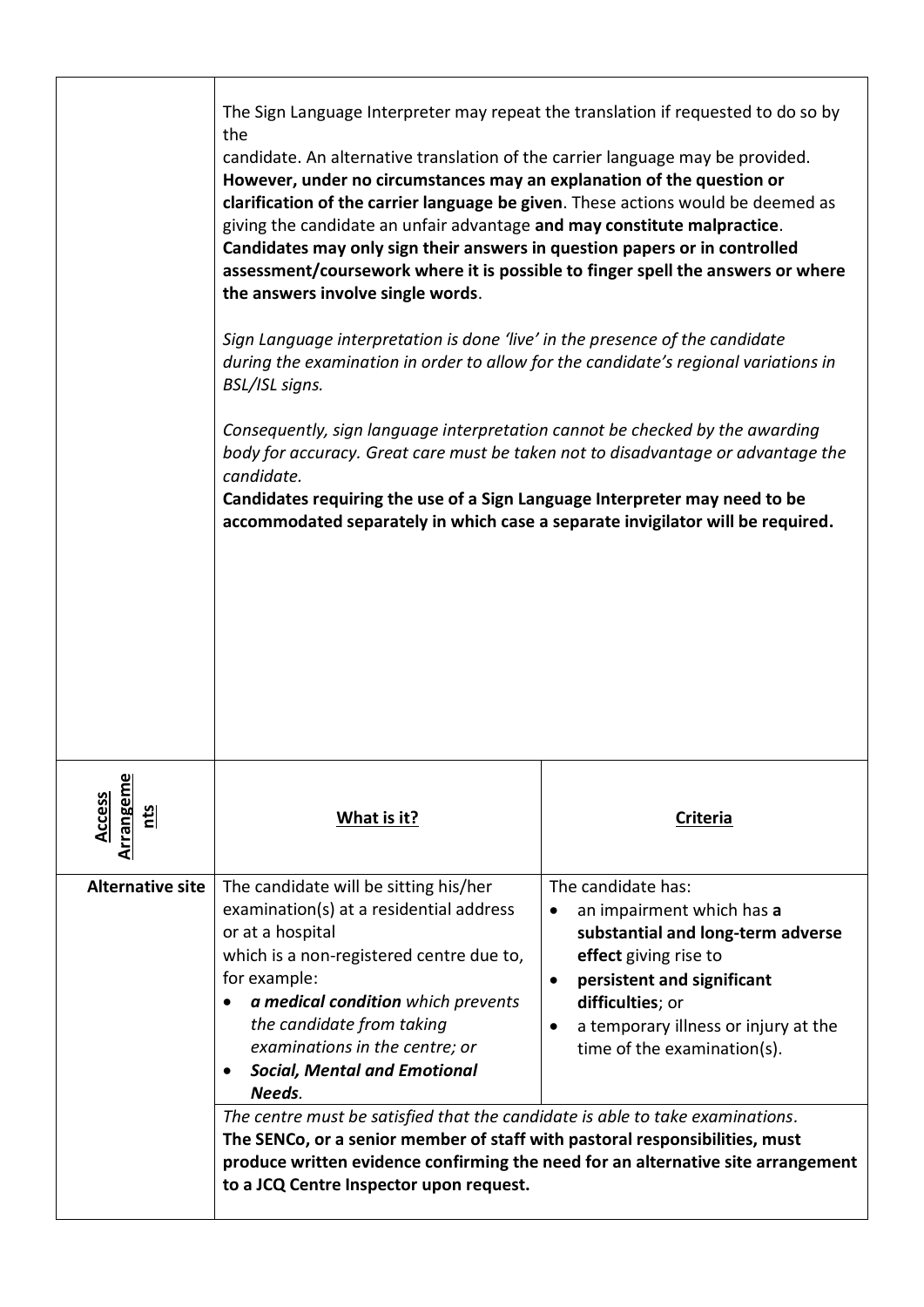| <b>Practical assistant</b>                     | Is not a reader or a scribe? The same<br>person may act as a practical assistant, a<br>reader and/or a scribe as long as<br>permission has been given for these<br>arrangements.<br>The regulations for the use of each<br>arrangement must be strictly adhered<br>to.<br>A practical assistant must not be allowed to carry out physical tasks or demonstrate<br>physical abilities where they form part of the assessment objectives. A practical<br>assistant will not normally be permitted in subjects such as Art & Design, Design &<br><b>Technology and Music.</b><br>Candidates using a practical assistant in externally set practical or written<br>examinations may need to be accommodated separately, in which case a separate<br>invigilator will be required.<br>The invigilator must be made aware, prior to the examination, of the particular<br>task(s) the practical assistant will be performing. | Students with: poor motor co-ordination<br>or/and severe vision impairment.                                                 |
|------------------------------------------------|-------------------------------------------------------------------------------------------------------------------------------------------------------------------------------------------------------------------------------------------------------------------------------------------------------------------------------------------------------------------------------------------------------------------------------------------------------------------------------------------------------------------------------------------------------------------------------------------------------------------------------------------------------------------------------------------------------------------------------------------------------------------------------------------------------------------------------------------------------------------------------------------------------------------------|-----------------------------------------------------------------------------------------------------------------------------|
| geme<br>ess<br>5<br>$rac{C}{A}$<br>ΞI<br>Arran | What is it?                                                                                                                                                                                                                                                                                                                                                                                                                                                                                                                                                                                                                                                                                                                                                                                                                                                                                                             | <b>Criteria</b>                                                                                                             |
| <b>Other</b><br>arrangements                   | Amplification equipment<br>$\bullet$<br><b>Braillers</b><br>$\bullet$<br>Closed circuit television (CCTV)<br>$\bullet$                                                                                                                                                                                                                                                                                                                                                                                                                                                                                                                                                                                                                                                                                                                                                                                                  | Centres must note that candidates are<br>only entitled to the above arrangements<br>if they are disabled within the meaning |
|                                                | Colour naming by the invigilator for<br>$\bullet$<br>candidates who are Colour Blind                                                                                                                                                                                                                                                                                                                                                                                                                                                                                                                                                                                                                                                                                                                                                                                                                                    | of the Equality Act.<br>The candidate is at a                                                                               |
|                                                | Coloured Overlays (this would also<br>$\bullet$                                                                                                                                                                                                                                                                                                                                                                                                                                                                                                                                                                                                                                                                                                                                                                                                                                                                         | substantial disadvantage when                                                                                               |
|                                                | include reading rulers, virtual<br>overlays and virtual                                                                                                                                                                                                                                                                                                                                                                                                                                                                                                                                                                                                                                                                                                                                                                                                                                                                 | compared with other non-disabled<br>candidates undertaking the assessment                                                   |
|                                                | reading rulers)<br>$\bullet$                                                                                                                                                                                                                                                                                                                                                                                                                                                                                                                                                                                                                                                                                                                                                                                                                                                                                            | and it would be reasonable in all the                                                                                       |
|                                                | Low vision aid/magnifier<br>$\bullet$<br><b>Optical Character Reader (OCR)</b><br>$\bullet$                                                                                                                                                                                                                                                                                                                                                                                                                                                                                                                                                                                                                                                                                                                                                                                                                             | circumstances to provide the<br>arrangement.                                                                                |
|                                                | scanners                                                                                                                                                                                                                                                                                                                                                                                                                                                                                                                                                                                                                                                                                                                                                                                                                                                                                                                |                                                                                                                             |
|                                                | Separate invigilation within the<br>$\bullet$<br>centre                                                                                                                                                                                                                                                                                                                                                                                                                                                                                                                                                                                                                                                                                                                                                                                                                                                                 |                                                                                                                             |
|                                                | In the case of separate invigilation, the candidate's difficulties are                                                                                                                                                                                                                                                                                                                                                                                                                                                                                                                                                                                                                                                                                                                                                                                                                                                  | established within the centre and known to a Form Tutor, a Head of Year, the SENCo                                          |
|                                                | or a senior member of staff with pastoral responsibilities.                                                                                                                                                                                                                                                                                                                                                                                                                                                                                                                                                                                                                                                                                                                                                                                                                                                             |                                                                                                                             |
|                                                |                                                                                                                                                                                                                                                                                                                                                                                                                                                                                                                                                                                                                                                                                                                                                                                                                                                                                                                         |                                                                                                                             |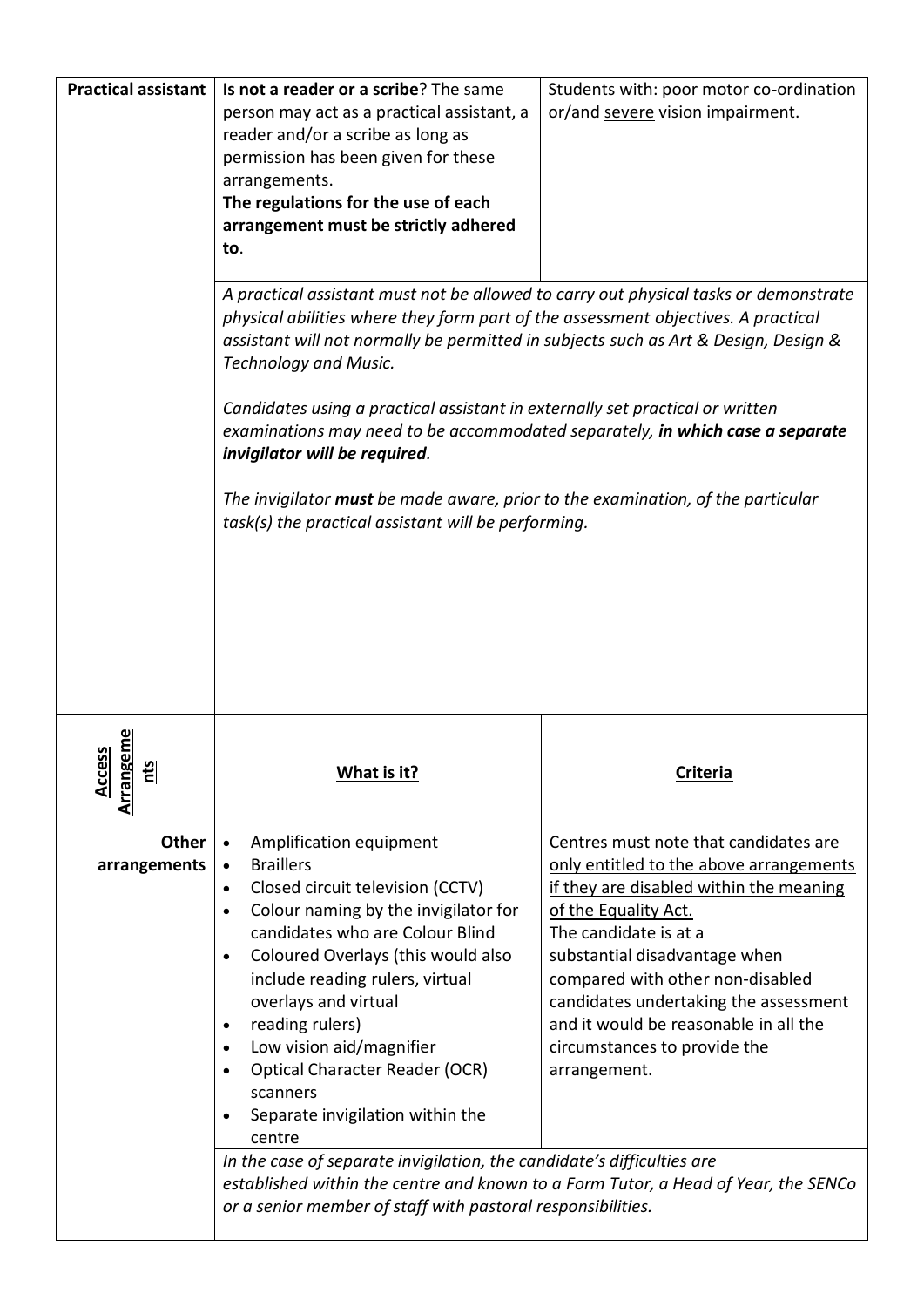|                   | Separate invigilation reflects the candidate's normal way of working in internal<br>school tests and mock examinations as a consequence of a long-term medical<br>condition or long term social, mental or emotional needs.                                                                                                                                                                                                                                                                                                                                                                                                                                                                                                                                                                                                                                                                |
|-------------------|--------------------------------------------------------------------------------------------------------------------------------------------------------------------------------------------------------------------------------------------------------------------------------------------------------------------------------------------------------------------------------------------------------------------------------------------------------------------------------------------------------------------------------------------------------------------------------------------------------------------------------------------------------------------------------------------------------------------------------------------------------------------------------------------------------------------------------------------------------------------------------------------|
| <b>Exemptions</b> | An exemption is an agreement reached by an awarding body, before the<br>examination, for a disabled candidate to miss a component or components.<br>An indication will be placed on the candidate's certificate to show that not all of the<br>assessment objectives were accessible.<br>An exemption will not be granted if an alternative and accessible route through a<br>qualification is available to the candidate.<br>The centre in the first instance should select 'Other'. This will result in an automatic<br>rejection. The centre must then make a referral to the relevant awarding body.<br>The centre must indicate the candidate's disability in order that an awarding body<br>has the necessary information to hand when considering an application for an<br>exemption. The awarding body must be assured that the exemption is an<br>arrangement of the last resort. |
|                   | In Functional Skills English where barriers to access remain, candidates can be<br>exempted from up to two of the three assessed components. Such an arrangement<br>does not apply to Functional Skills ICT and Mathematics qualifications, as these<br>qualifications consist of only one component.                                                                                                                                                                                                                                                                                                                                                                                                                                                                                                                                                                                      |

#### **What evidence is needed to apply for EAA?**

There are a number of pieces of evidence that can be used to apply for EAA to Joint Council for Qualifications (JCQ):

- *Form 8 report from Specialist Teacher or Specialist Teaching Assistant*
- *Previous EAA from Primary Schools/ other Education Providers*
- *Subject teachers – examples of work as appropriate*
- *Results of baseline tests e.g. reading/comprehension age, writing tests*

#### **Private Educational Psychologists Reports**

A growing number of parents are having their children assessed by private educational psychologists and submitting the reports to the SENCo as evidence that their child should be awarded extra time, or EAA.

Private educational psychologist's reports cost a significant amount of money. This therefore means that parents who are unable to obtain a private report through their financial circumstances are put at a disadvantage. As an exam centre we must be consistent in our decisions and ensure that no student is '*either given an unfair advantage or be disadvantaged* by any arrangements put in place. Often private educational psychologists, recommend that children should receive EAA which can be in conflict with what the centre tester (Specialist Teacher) recommends. We will also look for evidence of a history of need.

#### **Procedures**

#### **How students would be investigated for Exam Access Arrangements:**

- They would have had EAA at KS2 for their SAT's
- From baseline testing completed on the Cognitive Ability Tests (CAT) Day's in Year 7
- Parental Referral
- Teacher/pastoral Referral
- Information from Middle or Upper schools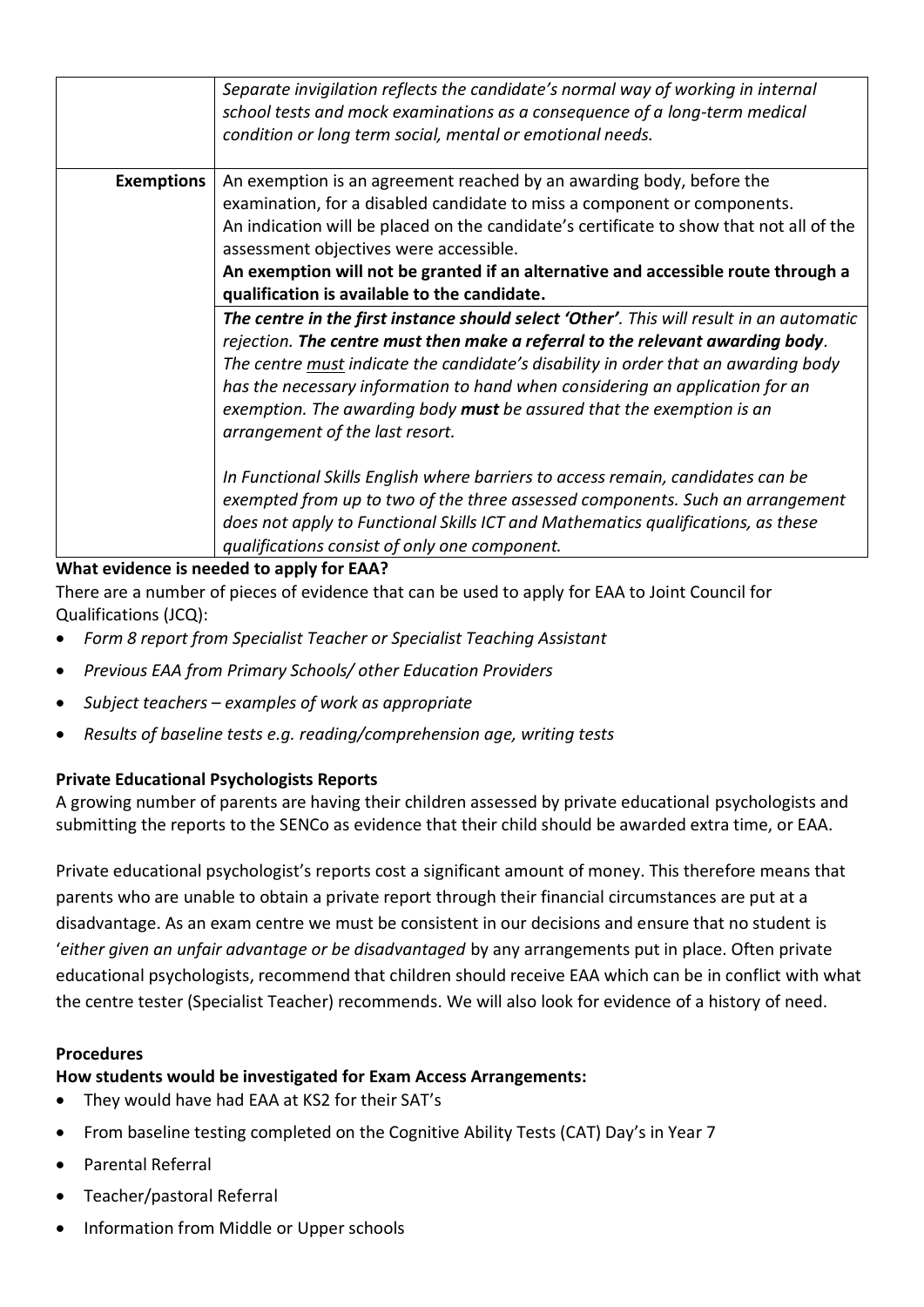## **KS2 SAT EAA**

Students who have EAA at KS2 are screened for EAA at KS3 and KS4. Although they may have received EAA at KS2, it doesn't necessarily mean that they automatically receive it at KS3 or KS4 because their needs may have changed. For example, a student who had a Reader for KS2 may not qualify for a Reader at KS4 because their reading has improved to the extent it does not meet the exam board criteria.

#### **Baseline Testing in Year 7**

All students in Year 7 are tested on the CAT's Days in September. We use the Cognitive Ability Tests (CATs), Reading and Comprehension. These tests can help identify learning difficulties such as dyslexia. The SENCo will contact parents where this is the case, do further testing, and if necessary put an appropriate intervention into place.

#### **Parent Referral**

Parents can contact the school to ask for advice about testing if they have concerns with the progress and learning of their child. Once contact has been made with the parent, the SENCO will investigate their concerns by sending a "round robin" to the child's teachers to gain information. Following this, a decision will be made as to whether it is appropriate to test a student.

#### **Teacher Referral**

As with Parent Referrals, teachers can refer a student to the SENCo where they have concerns about the learning and progress of a student in their class. All of the student's current teachers will be asked to give feedback to gain information, and following this a decision will be made as to whether to test a student for EAA. Where a teacher thinks that a student requires extra time, they are asked to get the student to change the colour of the pen that they are using once the allotted time is up, and continue writing until they are finished. This is then used as proof to JCQ and the exam boards of a history of need. Teachers are asked to refer students to the SENCo initially if they feel that a child may be dyslexic rather than contacting parents about their concerns. The SENCo will then contact the parents if the concerns are founded.

#### **How do staff and parents know whether a student has Exam Access Arrangements?**

- Teaching and support staff can access the list on Staff desktop. It is updated on a monthly basis or whenever students become entitled to it. The information about results of assessments for EAA are kept confidentially in line with school policy, are shared on a need to know basis.
- Staff will be informed of any changes to the EAA list via email.
- Parents will be informed of any tests results via a letter home which states what they are entitled to, why and when.

#### **How are Exam Access Arrangements applied for?**

Students need to be tested at each Key Stage for EAA. Just because they were entitled to EAA at KS2 does not automatically entitle them to it at KS3 or KS4. Therefore, the Specialist Teacher tests students who are referred to us, or who have had EAA in earlier Key Stages.

The Specialist Teacher will assess students using a variety of nationally recognised tests such as:

- *Access Reading Comprehension test*
- *Detailed Assessment of Speed of Handwriting (DASH)*
- *British Picture Vocabulary Scales (2&3)*
- *Comprehensive Test of Phonological Processing 2 (CTOPP)*
- *Phonological Assessment Battery*

The tests that the Specialist Tester uses are replaced/upgraded periodically in line with current practice. The test that the Specialist Tester uses depends very much upon the type of barrier to learning that the student may have. Should the student need further testing to assess for other learning issues or further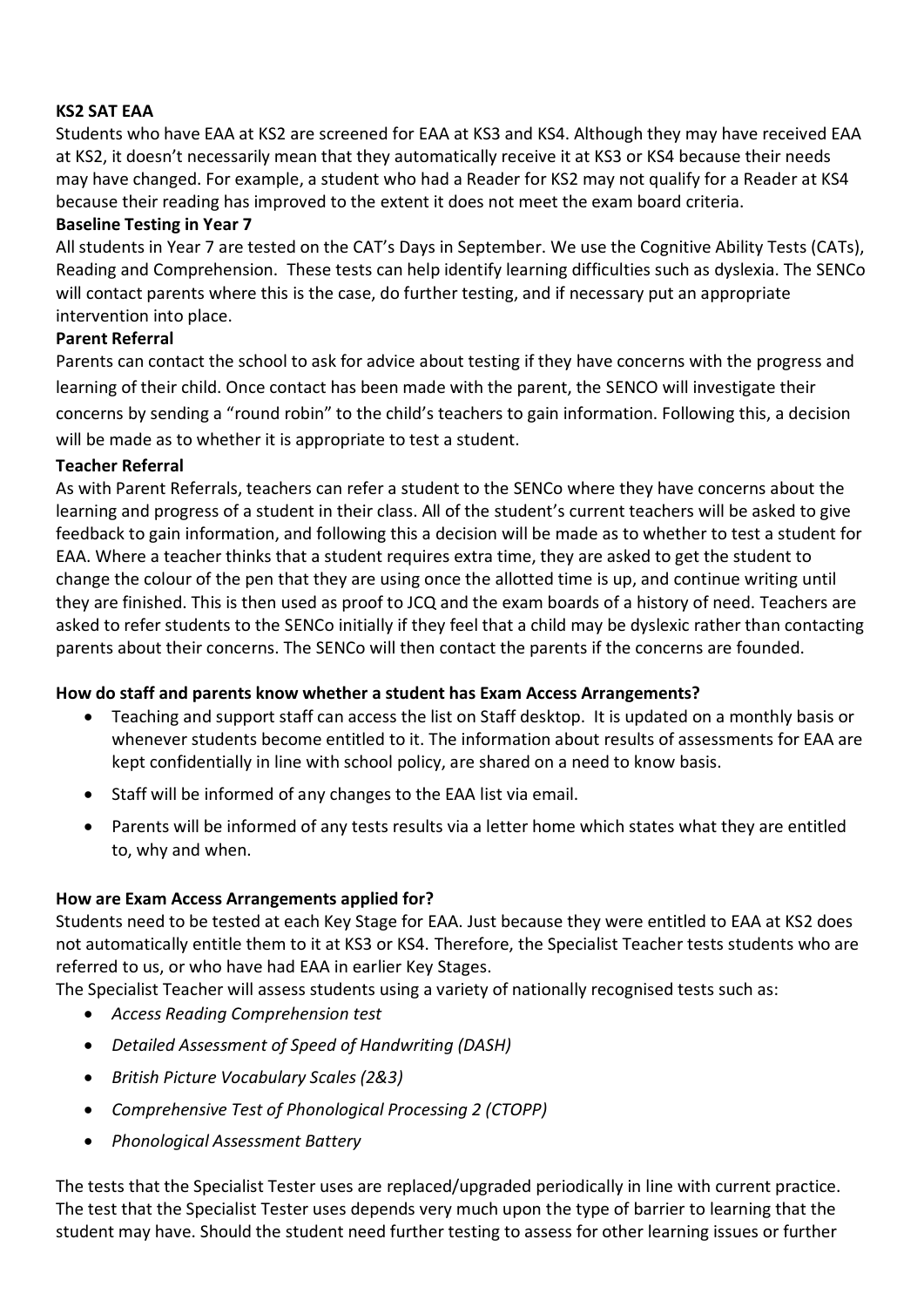EAA, the Specialist Tester will arrange this. Following a report produced by the Specialist Tester an application is made to the Exam Boards for permission to implement the specified arrangement/s. Students are tested formally in April/May of Year 9 in order to comply with the 26-month rule; so that any permitted exam access arrangements are in place for the full GCSE period of both Year 10 and 11.

## **What support is given to students with EAA?**

Students with EAA take part in small group sessions to show them how to effectively use EAA. In addition, students with EAA are encouraged to use their EAA during internal assessments and exams so that they gain practice at using it effectively.

Students who have access to a reader or scribe are shown how to use them appropriately in exam situations, and it is explained to them what they can and can't do with the reader/scribe during the exam, and how much support the adult is allowed to give. Students with extra time are given sessions with a teaching assistant on how to use the additional time allowance effectively. They then need to apply the techniques and strategies given to them in internal exams and assessments.

All teachers are given access to the list of students with EAA, and they are asked to give the SENCo at least two weeks' notice before they assess students so that support can be provided for students who require it during the tests/exams. Students who have a reader can be supported by the teaching Assistant supervising the test. The SENCO/Exams Officer can provide a separate room, access to ICT and a scribe with the required amount of notice. The SENCo require two weeks' notice so that teaching assistants can be redeployed if necessary to other students.

Students with EAA are monitored regularly through the use of 'The Watch List'.

In the event that a student does not wish to make use of their EAA in any given exam, they will be required to sign a form (Appendix 2) to indicate that they were aware that EAA was available to them, but it was their choice not to use them. However, where a student is deemed under the Mental Health Act (Code of Practice 2014) to be unable to make this decision the use of EAA will actively be encouraged.

## **What are the procedures for processing an application?**

Once the tests have been conducted and there is a recommendation from the tester for EAA, the SENCo, Specialist Teaching Assistant or Exams officer then applies to the exam boards. The feedback is instant and at this point the EAA is added to the list of students and the parents are informed of the EAA by letter.

The application will require evidence of need, and the centre needs to hold evidence in its files that can be inspected at short notice. This can include:

- *Recommendations by teachers*
- *Educational psychologist reports*
- *Letters from outside agencies such as CAMHS (Children and Adolescent Mental Health Services), hospitals or doctors*
- *Information from SALT (Speech and Language Team)*
- *Statement of Educational Need or Education, health & Care Plans (EHCP)*

## Permission from the exam boards for the arrangement/s

- *A signed copy of the Form 8 report by the designated tester*
- *A data protection form signed by the student*